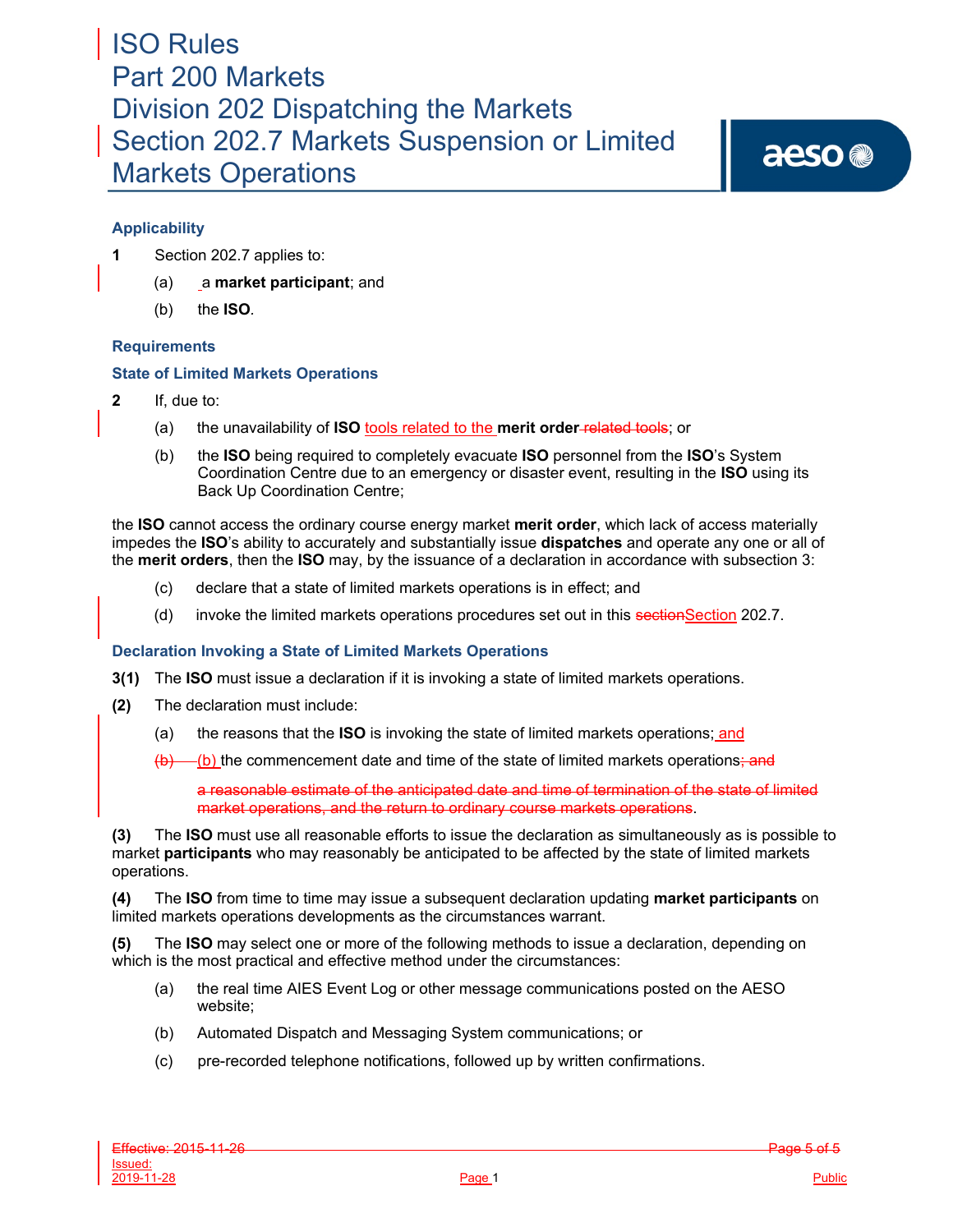aeso<sup>®</sup>

### **Dispatches During a State of Limited Markets Operations**

- **4** During a state of limited markets operations:
	- (a) the **ISO** must use the most current and reasonably accurate **merit orders** then available to the **ISO** under the circumstances, to continue to issue **dispatches** in a manner which is as close as possible to ordinary course operations;
	- (b) subject to subsection 4(c), the **ISO** must use all reasonable efforts to ensure that any **dispatches** the **ISO** has issued for **dispatch down services** and **ancillary services** at the commencement of the state of limited markets operations remain in effect until termination of the state of limited markets operations; and
	- (c) if the system marginal price exceeds the reference price during the state of limited markets operations, then the **ISO** may determine that any one or all of the **dispatch down services**  must be terminated until the termination of the state of limited markets operations.

### **Energy Market Pricing During a State of Limited Markets Operations**

**5(1)** During a state of limited markets operations and subject to subsection 5(2), the **ISO** must determine the energy market **pool price** as the system marginal price at each minute, which must be the highest eligible **pool asset** marginal price of all **pool assets** to meet **system load** in the energy market **merit order** referred to in subsection 4(a).

**(2)** The system marginal price during a state of limited markets operations must be one thousand dollars (\$\$1,000) per MWh under the circumstances set out in subsection 3(1)(b) of sectionSection 201.6 of the **ISO rules***, Pricing*.

### **Other Pricing During a State of Limited Markets Operations**

- **6** During a state of limited markets operations:
	- (a) the **ISO** must make **dispatch down service** payments based on the system marginal price in each minute, in accordance with subsection 8 of sectionSection 103.4 of the **ISO rules**, *Power Pool Financial Settlement*;
	- (b) the **ISO** must make **ancillary services** payments based on the **pool price**, which such price is determined in accordance with subsection 4 of sectionSection 201.6 of the **ISO rules**, *Pricing*;
	- (c) the **ISO** may suspend uplift payments under subsection 6 of sectionin accordance with Section 103.4 of the **ISO rules**, *Power Pool Financial Settlement*; and
	- (d) the **ISO** may suspend payments for **transmission constraint rebalancing** required under subsection 7 of sectionin accordance with Section 103.4 of the **ISO rules**, *Power Pool Financial Settlement*.

### **Termination of a State of Limited Markets Operations**

**7(1)** The **ISO**, by issuing a declaration, must terminate a state of limited markets operations as soon as it restores ordinary course access to the merit orders.

**(2)** The **ISO** must use the most practical and effective communication method referenced in subsection 3(5) to issue a declaration to **market participants** that the **ISO** has terminated a state of limited markets operations and ordinary course **merit order** operations are to recommence by the date and time specified in the declaration.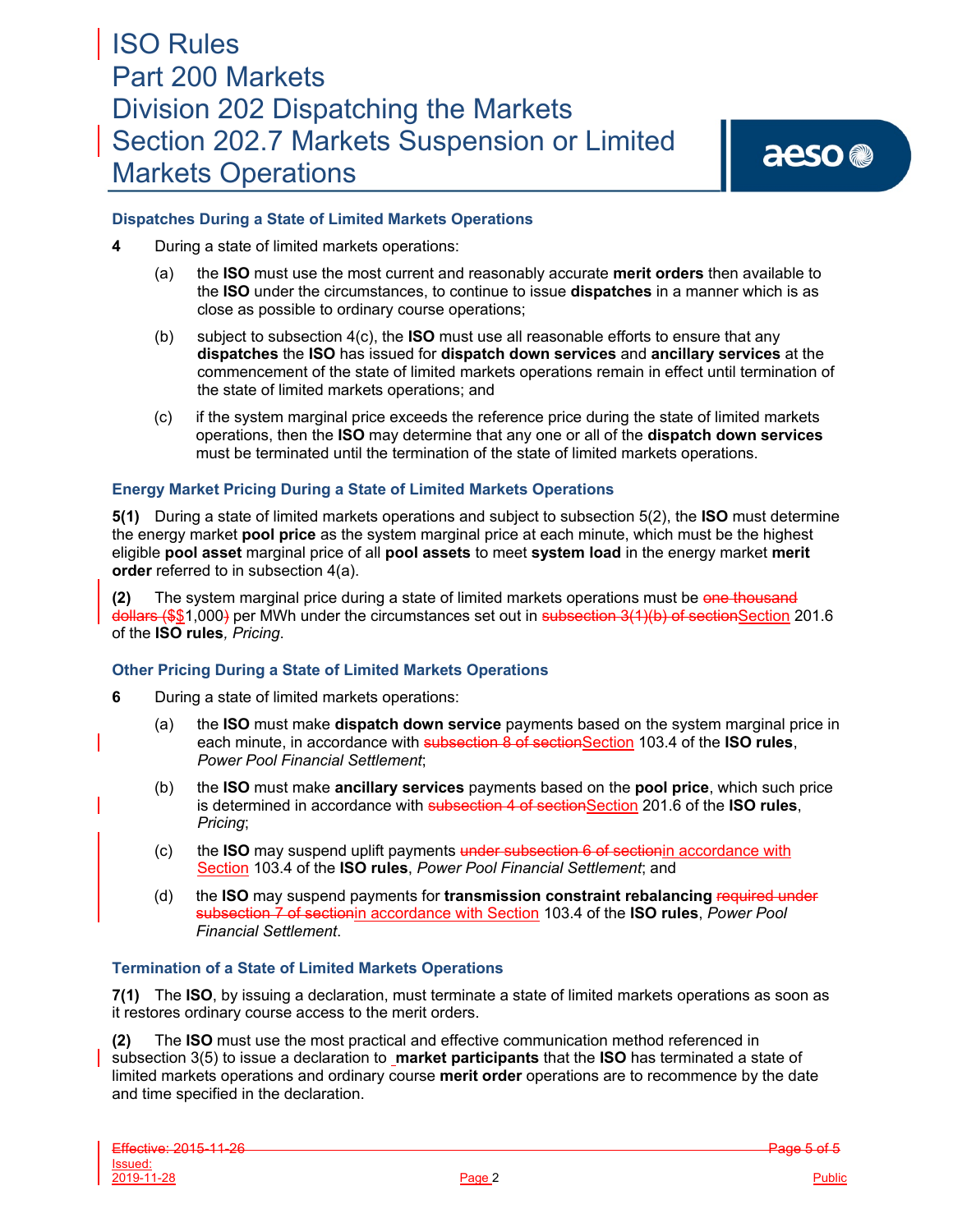

## **State of Markets Suspension**

**8(1)** If:

- (a) the **interconnected electric system** is experiencing a **blackout**;
- (b) the **interconnected electric system** is breaking up into two (2) or more **electrical islands**  causing **transmission market constraints** that significantly limit or prohibit markets operations; or
- (c) the **ISO** is unable to continue in a state of limited markets operations under this sectionSection 202.7 because:
	- (i) the **ISO** no longer can use the most current and reasonably accurate energy market **merit order** due to material variances between that energy market **merit order** and the energy production capabilities of the **pool assets** associated with the energy market **merit order**; or
	- (ii) the **ISO** no longer can perform and operate **merit order** functions at the Back Up Coordination Centre as referenced in subsection 2(b);

then once an approval is granted under subsection 8(2), the **ISO** may issue a declaration in accordance with subsection 9 invoking a state of markets suspension for the energy market, the **ancillary services** market and the **dispatch down service** market, and implementing the markets suspension procedures set out in this section 202.7.

**(2)** The **ISO** may not issue a declaration invoking a state of markets suspension without the approval of the Chief Executive Officer of the **ISO** or a designee, but if the **interconnected electric system** is experiencing a **blackout** as referenced under subsection 8(1)(a), then the **ISO** may, by declaration in accordance with subsection 9, invoke a state of markets suspension without Chief Executive Officer approval.

## **Declaration Invoking a State of Markets Suspension**

- **9(1)** The **ISO** must issue a declaration if it is invoking a state of markets suspension.
- **(2)** The declaration must include:
	- (a) the reasons that the **ISO** is invoking the state of markets suspension; and
	- (b) the commencement date and time of the state of markets suspension;  $\frac{1}{2}$
	- a reasonable estimate of the anticipated date and time of the termination of the state of markets suspension, and the return to ordinary course markets operations.

**(3)** The **ISO** must use all reasonable efforts to issue the declaration as simultaneously as is possible to **market participants** who may reasonably be anticipated to be affected by the state of markets suspension.

**(4)** The **ISO** from time to time may issue a subsequent declaration updating **market participants** on markets suspension developments as the circumstances warrant.

**(5)** The **ISO** may select one or more of the following methods to issue the declaration, depending on which is the most practical and effective method under the circumstances:

(a) the real time AIES Event Log or other message communications posted on the AESO website;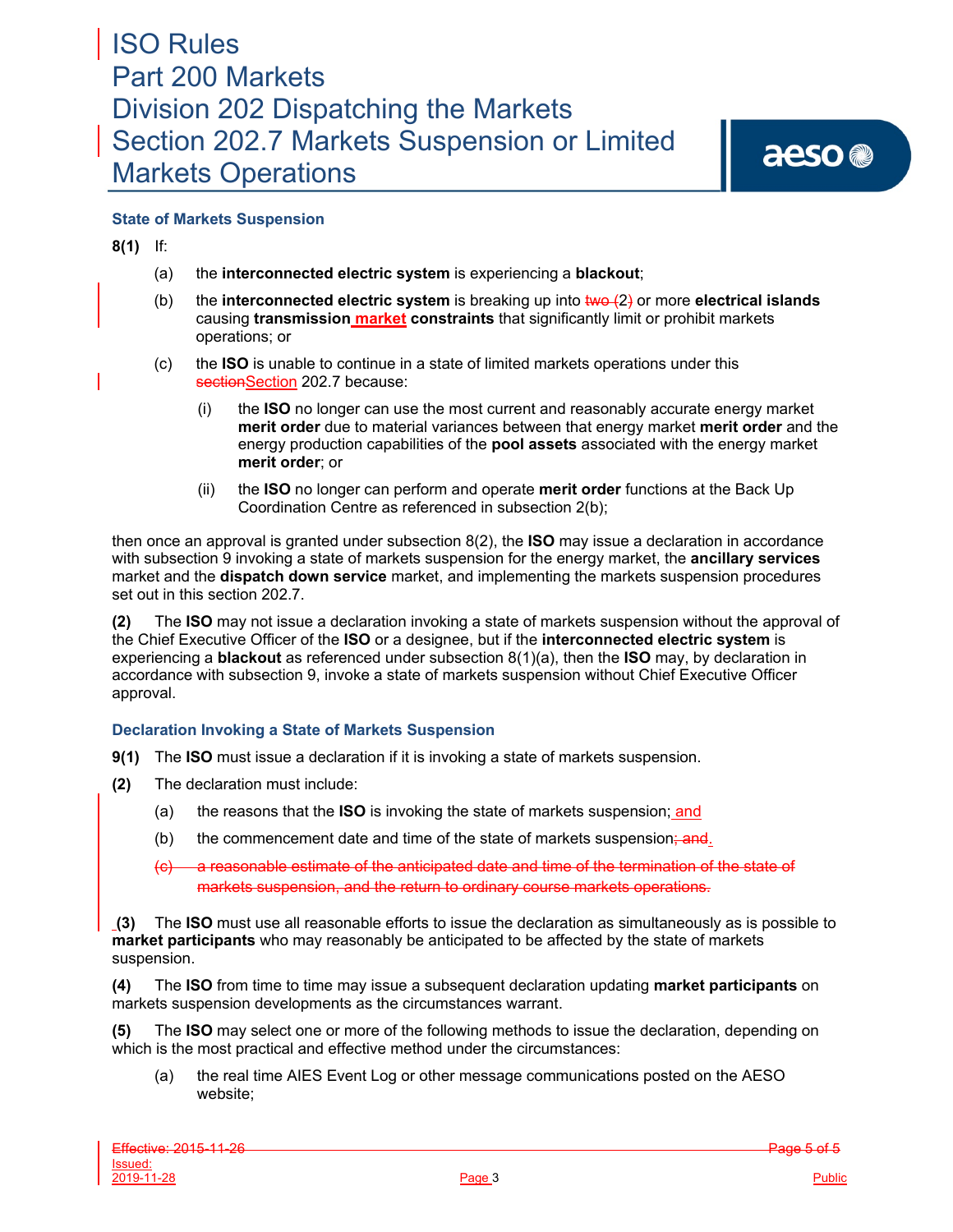- (b) Automated Dispatch and Messaging System communications; or
- (c) pre-recorded telephone notifications, followed up by written confirmation.

### **Effect of a State of Markets Suspension**

**10** During the period of time a state of markets suspension is in effect, the **ISO**:

- (a) is not required to follow the **merit orders**; and
- (b) must determine the system marginal price in accordance with subsection 11.

### **System Marginal Pricing during a State of Markets Suspension**

**11(1)** During a state of markets suspension and subject to subsection 11(2), the **ISO** must determine the system marginal price at each minute, which price must be either the prior thirty (30) **day** average **on peak** price or **off peak** price, depending on the hour of **day** the state of markets suspension is in effect.

**(2)** The system marginal price during a state of markets suspension must be one thousand dollars (\$\$1,000) per MWh under the circumstances set out in subsection 3(1)(b) of sectionSection 201.6 of the **ISO rules***, Pricing*.

### **Operating Costs Recovery for Certain Market Participants**

**12(1)** If for a state of markets suspension asuspension **a market participant** does not recover from energy receipts revenue all operating costs, as specified in subsection 12(2) below, for any **pool asset** that operated during that state of market suspension, then the **ISO** must pay to the **market participant** an additional amount up to, but not in excess of, those operating costs, net of the energy receipts revenue.

- **(2)** Subject to subsection 12(3), the operating costs referred to in subsection 12(1) may include:
	- (a) variable **supply transmission service** charges which are the actual cost of all variable charges from *Rate Schedule STS* of the **ISO tariff**, including the applicable **loss factor** charge or credit;
	- (b) variable operating and maintenance charges;
	- (c) fuel cost to operate the **pool asset**; and
	- (d) other related reasonable costs the **ISO** approves.

**(3)** If during a state of markets suspension asuspension **a market participant** incurs start-up costs for a **pool asset** as the result of receiving a **directive** to start-up the **pool asset**, and then subsequently the **market**the market **participant**:

- (a) receives a **directive** to shut down the same **pool asset**; or
- (b) receives a **dispatch** to terminate energy delivery or consumption for the same **pool asset**  upon the termination of the markets suspension and the return to ordinary course operations;

then the **market participant** may include those start-up costs in the operating costs to be recovered in accordance with subsection 12(2).

**(4)** The **ISO** must include as a line item in a **power pool** statement any charge to a **pool participant**  under subsection 8 of sectionSection 103.6 of the **ISO** rules, *ISO Fees and Charges* for the **ISO** to recover any costs associated with the payment of operating costs net of energy receipts revenue due to a markets suspension under this sectionSection 202.7.